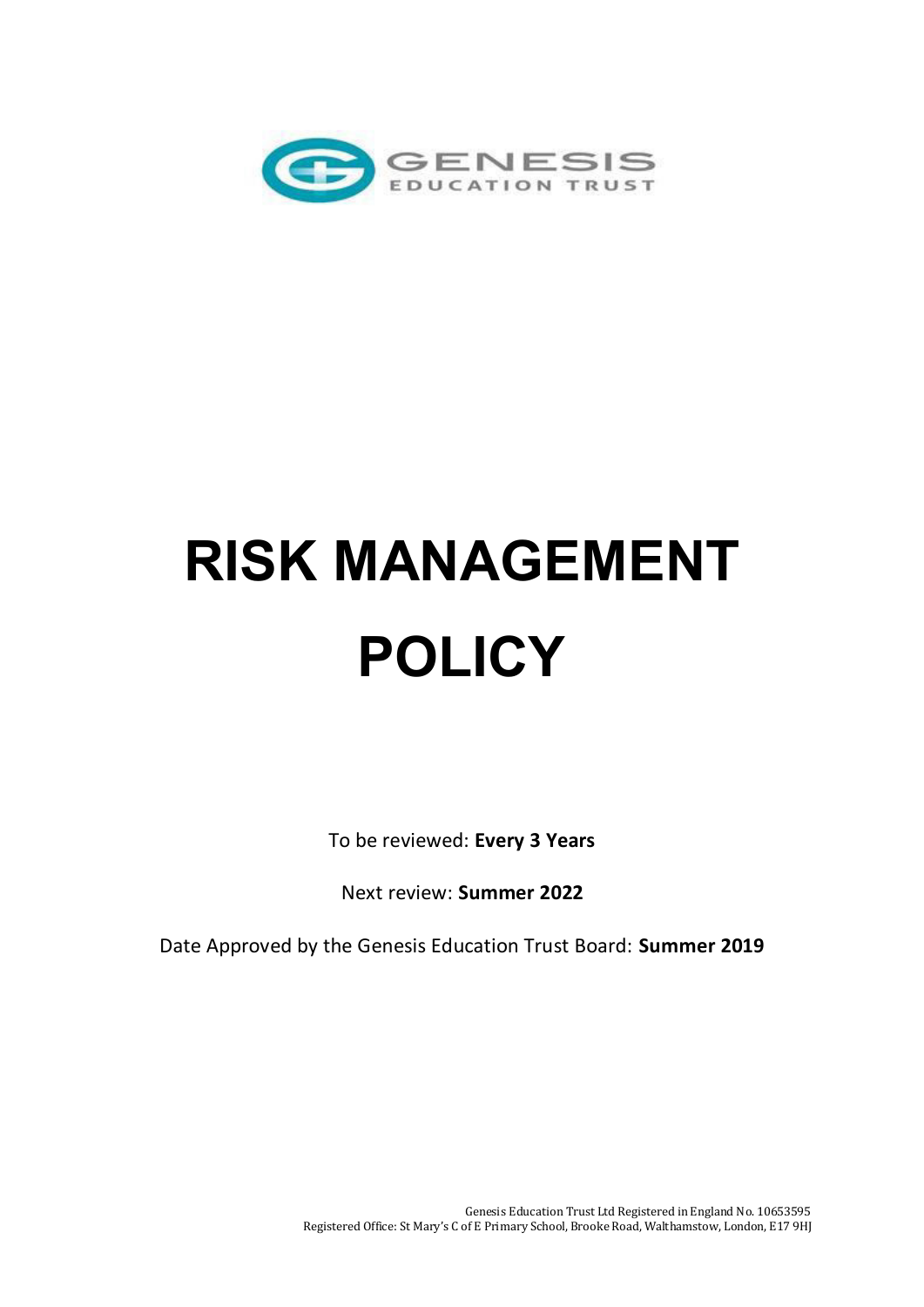### **RISK MANAGEMENT POLICY**

# **Principles**

The Directors have overall responsibility and ultimate decision making authority for all the work of the Trust, including the establishing and maintaining of the Academies (which includes taking existing schools into the Trust). The Directors have the power to direct change where required.

The Directors have delegated certain responsibilities for the running of each of the Academies to the Local Governing Body and to the Headteacher/Head of School and senior leadership team who are responsible for the internal organisation, management and control of the Academy on a day to day basis. The responsibilities of the Local Governing Body are set out in the Trust's "Scheme of Delegation".

Risk management must prioritise and protect:

- The safeguarding of high quality and effective education of the young people in the Academies;
- The reputation and ethos of the Trust and the Academies;
- The common good in terms of the interests of the families in the communities served by the Academies and the pupils of the future;
- The Scheme of Delegation and the balance struck between central management and local responsibility.

# **The responsibility of each Local Governing Body**

It is the responsibility of each Local Governing Body to implement, monitor and verify such policies and procedures to facilitate an annual statement of compliance on those risks identified by the Trust Board. The Local Governing Body should take such steps needed to support leadership and assist the Trust Board in meet its legal obligations including the requirements of the Department for Education (or any successor body) as they relate to the operation of the Academies. The Local Governing Body and the Headteacher/Head of School should provide resources to mitigate identified risks and declare any non-compliance to the Trust Board. The Directors will commission on a regular basis external verification of internal systems so as to ensure the systems fitness for purpose and compliance to current standards.

## **The responsibilities of the Directors**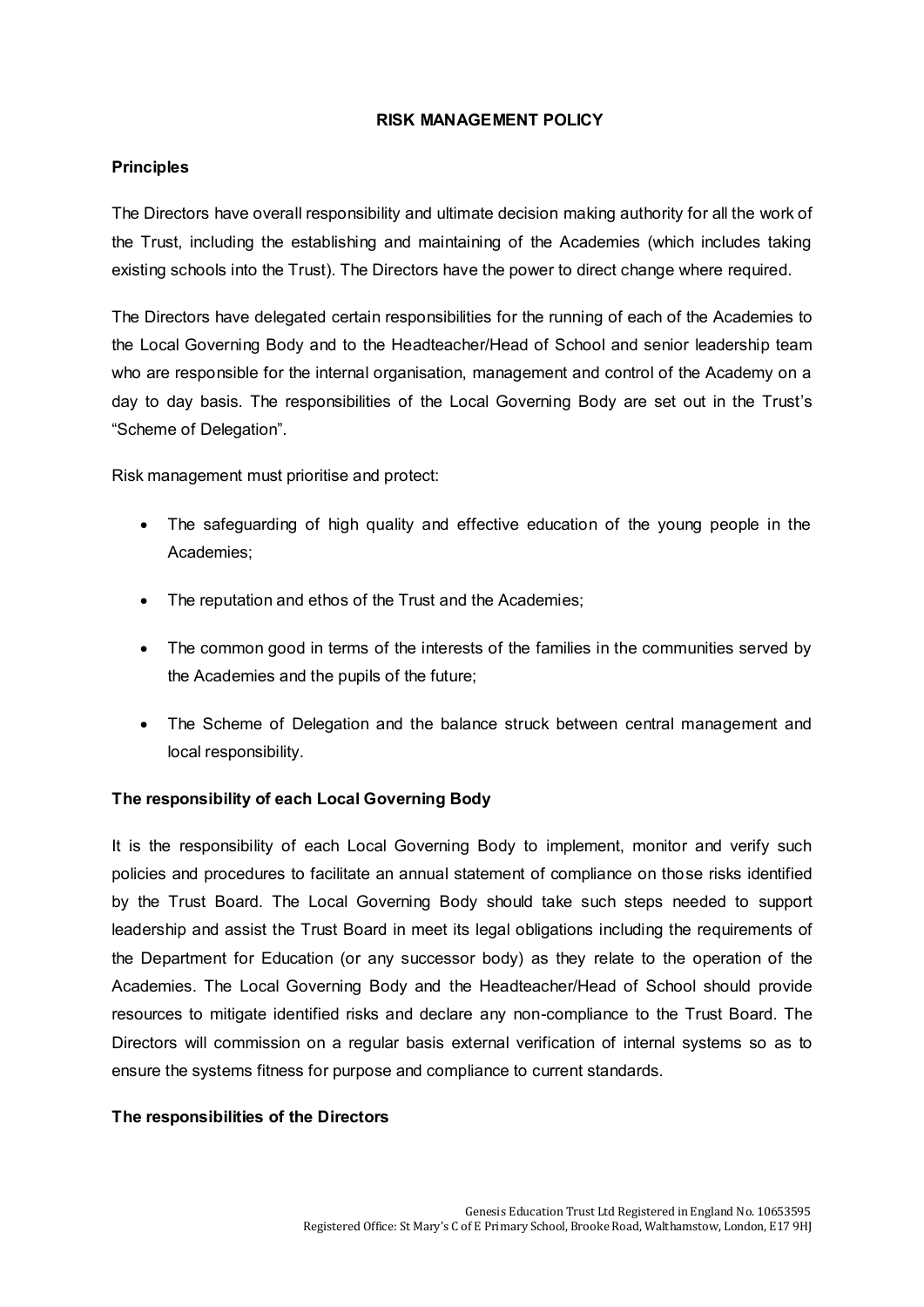It is the responsibility of the Directors to identify those risks which arise from academy status and membership of a multi-academy trust and develop policies and procedures which mitigate these risks (taking account of the principles identified above). To mitigate financial risk the Directors will require all Academies to use approved banking arrangements, audit arrangements, financial management systems, and premises insurance and building surveyors. Rigorous safeguarding policies are also a requirement for all Academies.

Beyond these areas the Directors will identify risks common to all Academies, set policy frameworks but seek not to impose specific control mechanisms for those risks which are the responsibility of the Local Governing Body. The Directors should receive compliance reports from the Headteacher/Head of School, which shall be collated and monitored by the Chief Executive Officer, with appropriate acknowledgements from the Local Governing Body (and declarations of non-compliance) and develop systems to support individual Academies to mitigate risk to the Directors and the Trust generally.

# **Operation of the Risk Management Policy**

To assist the Trust Board in fulfilling its function, the Directors may establish a "risk management committee" made up of appointed Directors, representatives of the Local Governing Bodies and the Executive Team, and others as may be required. The terms of reference should identify that a minimum of two Directors should serve on this committee, with one being present for the committee to be quorate. The risk management committee may be a function of the Finance and Audit Committee or work alongside it. It is the duty of this committee to review the termly schedule of self-assessments made by individual Academies' Local Governing Bodies, consider how to support Academies to mitigate identified risks and report to the Trust Board each term on the risks identified.

## **The Nature of the Risks**

# **The safeguarding of those involved in the enterprise**

 The Directors and Local Governing Bodies will be required to have safeguarding (including safer recruitment and e-safety) policies which comply with the requirements of the appropriate Safeguarding Board.

## **The employment of those involved in the enterprise**

The Directors and individual Academies should have a suite of legally compliant and common personnel policies, supported by advice and insurance.

# **The stewardship of the premises and site and the health, safety and welfare of those who use the site**